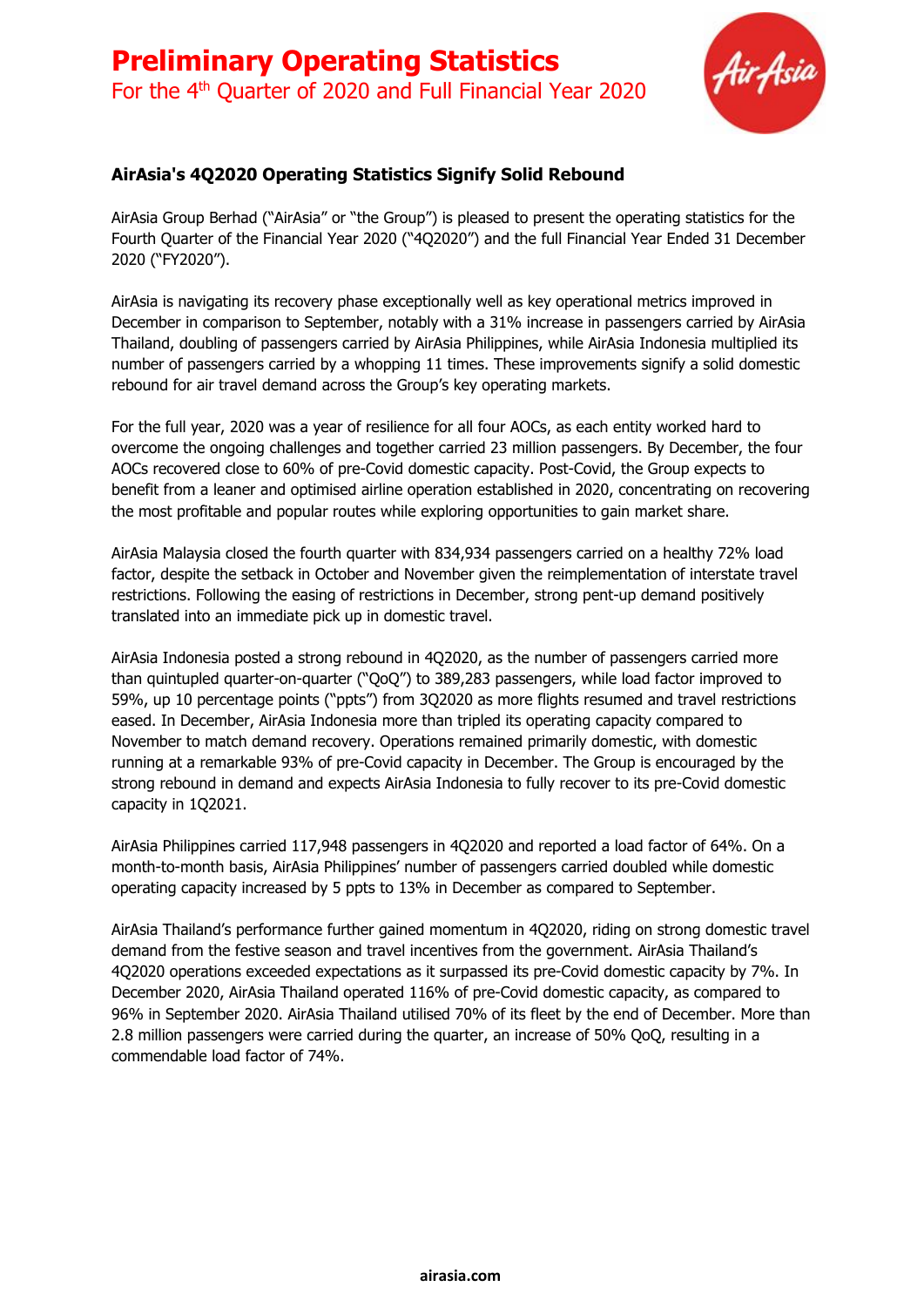For the 4<sup>th</sup> Quarter of 2020 and Full Financial Year 2020



### **AirAsia Group Berhad Consolidated AOCs - Malaysia, Indonesia & Philippines 4th Quarter 2020 Operating Statistics**

| <b>AirAsia Group Berhad</b><br><b>AOCs (MAA, IAA &amp; PAA)</b> | <b>Oct - Dec 2020</b> | <b>Oct - Dec 2019</b> | <b>Change</b> |
|-----------------------------------------------------------------|-----------------------|-----------------------|---------------|
| Passengers Carried <sup>1</sup>                                 | 1,342,165             | 13,169,228            | $-90%$        |
| Capacity <sup>2</sup>                                           | 1,999,180             | 16,021,044            | $-88%$        |
| Load Factor $(\%)^3$                                            | 67                    | 82                    | -15ppts       |
| $ASK$ (mil) <sup>4</sup>                                        | 1,621                 | 19,185                | $-92%$        |
| $RPK$ (mil) <sup>5</sup>                                        | 1,051                 | 15,916                | $-93%$        |
| Number of stages <sup>6</sup>                                   | 10,942                | 88,175                | $-88%$        |
| Average stage length (km)                                       | 810                   | 1,207                 | $-33%$        |
| Size of fleet at month end <sup>7</sup>                         | 148                   | 149                   | -1            |

#### **Full Year 2020 Operating Statistics**

| <b>AirAsia Group Berhad</b><br><b>AOCs (MAA, IAA &amp; PAA)</b> | <b>Jan - Dec 2020</b> | <b>Jan - Dec 2019</b> | <b>Change</b> |
|-----------------------------------------------------------------|-----------------------|-----------------------|---------------|
| Passengers Carried <sup>1</sup>                                 | 13,309,353            | 51,559,070            | $-74%$        |
| Capacity <sup>2</sup>                                           | 17,941,988            | 60,884,616            | $-71%$        |
| Load Factor $(\%)^3$                                            | 74                    | 85                    | $-11$ ppts    |
| ASK $(mil)^4$                                                   | 19,121                | 74,642                | $-74%$        |
| $RPK$ (mil) <sup>5</sup>                                        | 14,268                | 63,382                | $-77%$        |
| Number of stages <sup>6</sup>                                   | 98,259                | 335,399               | $-71%$        |
| Average stage length (km)                                       | 1,070                 | 1,225                 | $-13%$        |
| Size of fleet at month end <sup>7</sup>                         | 148                   | 149                   | -1            |

Note: (i) The fleet count excludes:

- Two (2) A320 aircraft leased to <sup>a</sup> third party airline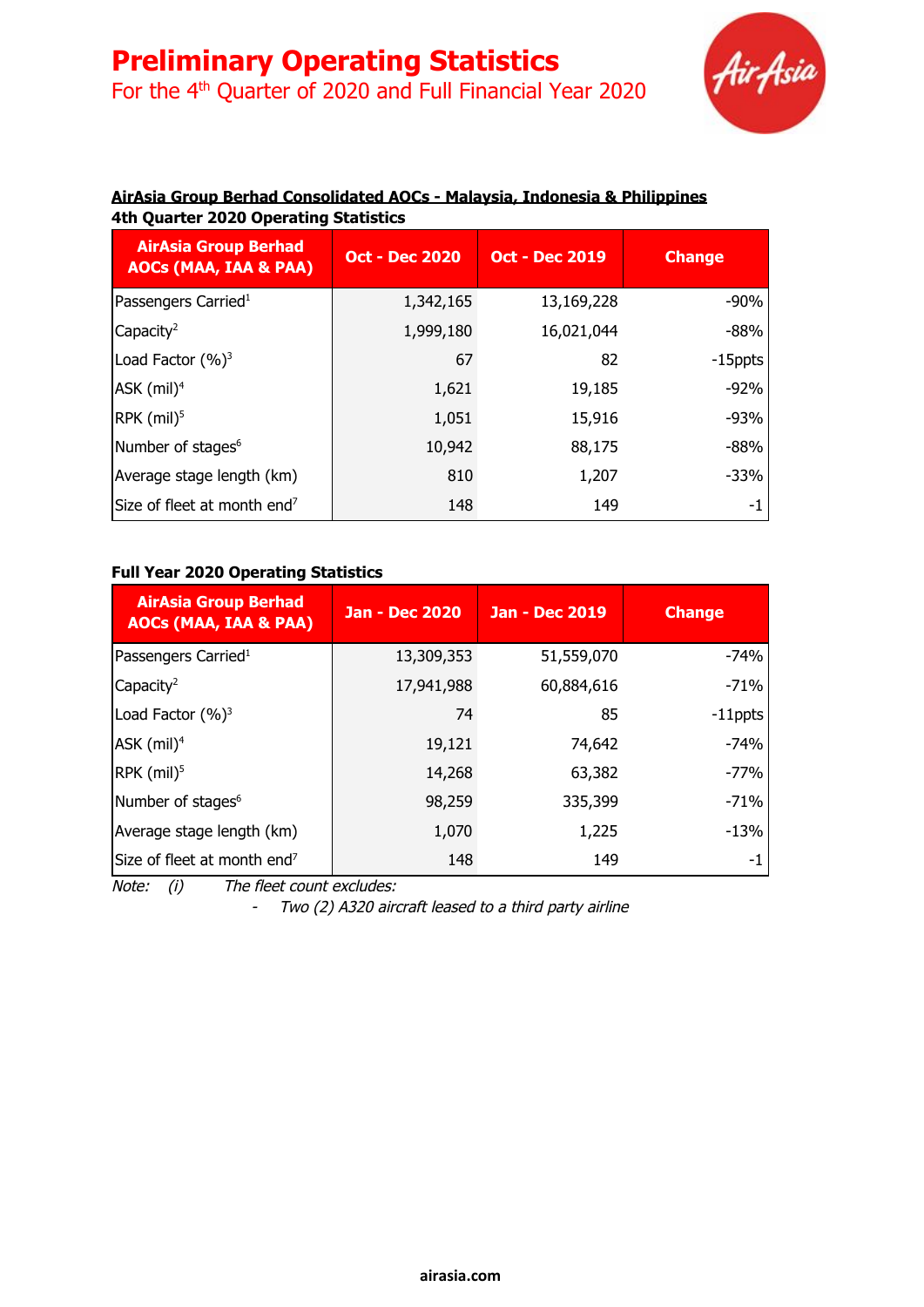For the 4<sup>th</sup> Quarter of 2020 and Full Financial Year 2020



#### **Malaysia**

#### **4th Quarter 2020 Operating Statistics**

| <b>AirAsia Malaysia</b>                 | <b>Oct - Dec 2020</b> | <b>Oct - Dec 2019</b> | <b>Change</b> |
|-----------------------------------------|-----------------------|-----------------------|---------------|
| Passengers Carried <sup>1</sup>         | 834,934               | 8,684,893             | $-90%$        |
| Capacity <sup>2</sup>                   | 1,158,760             | 10,608,264            | $-89%$        |
| Load Factor $(%)^3$                     | 72                    | 82                    | $-10$ ppts    |
| ASK $(mil)^4$                           | 829                   | 12,800                | $-94%$        |
| RPK $(mil)^5$                           | 569                   | 10,671                | $-95%$        |
| Number of stages <sup>6</sup>           | 6,273                 | 58,104                | $-89%$        |
| Average stage length (km)               | 711                   | 1,217                 | $-42%$        |
| Size of fleet at month end <sup>7</sup> | 96                    | 97                    | -1            |

#### **Full Year 2020 Operating Statistics**

| <b>AirAsia Malaysia</b>                 | <b>Jan - Dec 2020</b> | <b>Jan - Dec 2019</b> | <b>Change</b> |
|-----------------------------------------|-----------------------|-----------------------|---------------|
| Passengers Carried <sup>1</sup>         | 9,116,241             | 35,038,498            | $-74%$        |
| Capacity <sup>2</sup>                   | 12,295,388            | 41,633,436            | -70%          |
| Load Factor $(\%)^3$                    | 74                    | 84                    | $-10$ ppts    |
| ASK $(mil)^4$                           | 12,980                | 50,727                | $-74%$        |
| RPK $(mil)^5$                           | 9,682                 | 43,055                | $-78%$        |
| Number of stages <sup>6</sup>           | 66,889                | 228,448               | $-71%$        |
| Average stage length (km)               | 1,053                 | 1,218                 | $-14%$        |
| Size of fleet at month end <sup>7</sup> | 96                    | 97                    | -1            |

Note: (ii) The fleet count excludes:

- Two (2) A320 aircraft leased to <sup>a</sup> third party airline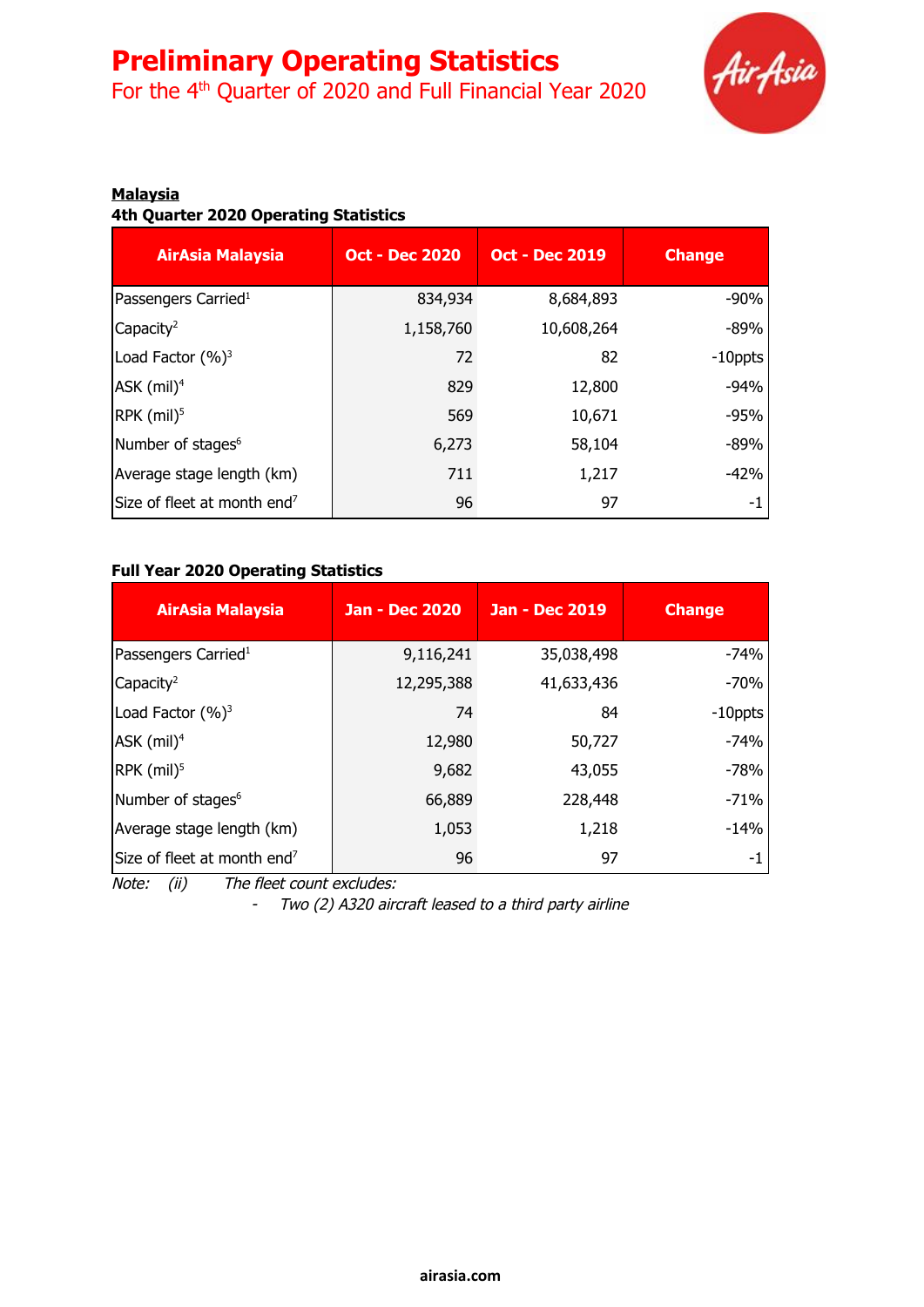For the 4<sup>th</sup> Quarter of 2020 and Full Financial Year 2020



#### **Indonesia**

### **4th Quarter 2020 Operating Statistics**

| <b>AirAsia Indonesia</b>                | <b>Oct - Dec 2020</b> | <b>Oct - Dec 2019</b> | <b>Change</b> |
|-----------------------------------------|-----------------------|-----------------------|---------------|
| Passengers Carried <sup>1</sup>         | 389,283               | 2,238,752             | $-83%$        |
| Capacity <sup>2</sup>                   | 655,920               | 2,764,080             | $-76%$        |
| Load Factor $(%)^3$                     | 59                    | 81                    | -22ppts       |
| $ASK$ (mil) <sup>4</sup>                | 660                   | 3,429                 | $-81%$        |
| $RPK$ (mil) <sup>5</sup>                | 397                   | 2,778                 | $-86%$        |
| Number of stages <sup>6</sup>           | 3,644                 | 15,356                | $-76%$        |
| Average stage length (km)               | 1,006                 | 1,257                 | $-20%$        |
| Size of fleet at month end <sup>7</sup> | 28                    | 28                    |               |

### **Full Year 2020 Operating Statistics**

| <b>AirAsia Indonesia</b>                | <b>Jan - Dec 2020</b> | <b>Jan - Dec 2019</b> | <b>Change</b> |
|-----------------------------------------|-----------------------|-----------------------|---------------|
| Passengers Carried <sup>1</sup>         | 2,186,647             | 7,967,267             | -73%          |
| Capacity <sup>2</sup>                   | 3,153,240             | 9,530,460             | $-67%$        |
| Load Factor $(\%)^3$                    | 69                    | 84                    | -15ppts       |
| ASK $(mil)^4$                           | 3,615                 | 12,629                | $-71%$        |
| RPK $(mil)^5$                           | 2,535                 | 10,566                | $-76%$        |
| Number of stages <sup>6</sup>           | 17,518                | 52,947                | $-67%$        |
| Average stage length (km)               | 1,184                 | 1,323                 | $-11%$        |
| Size of fleet at month end <sup>7</sup> | 28                    | 28                    | 0             |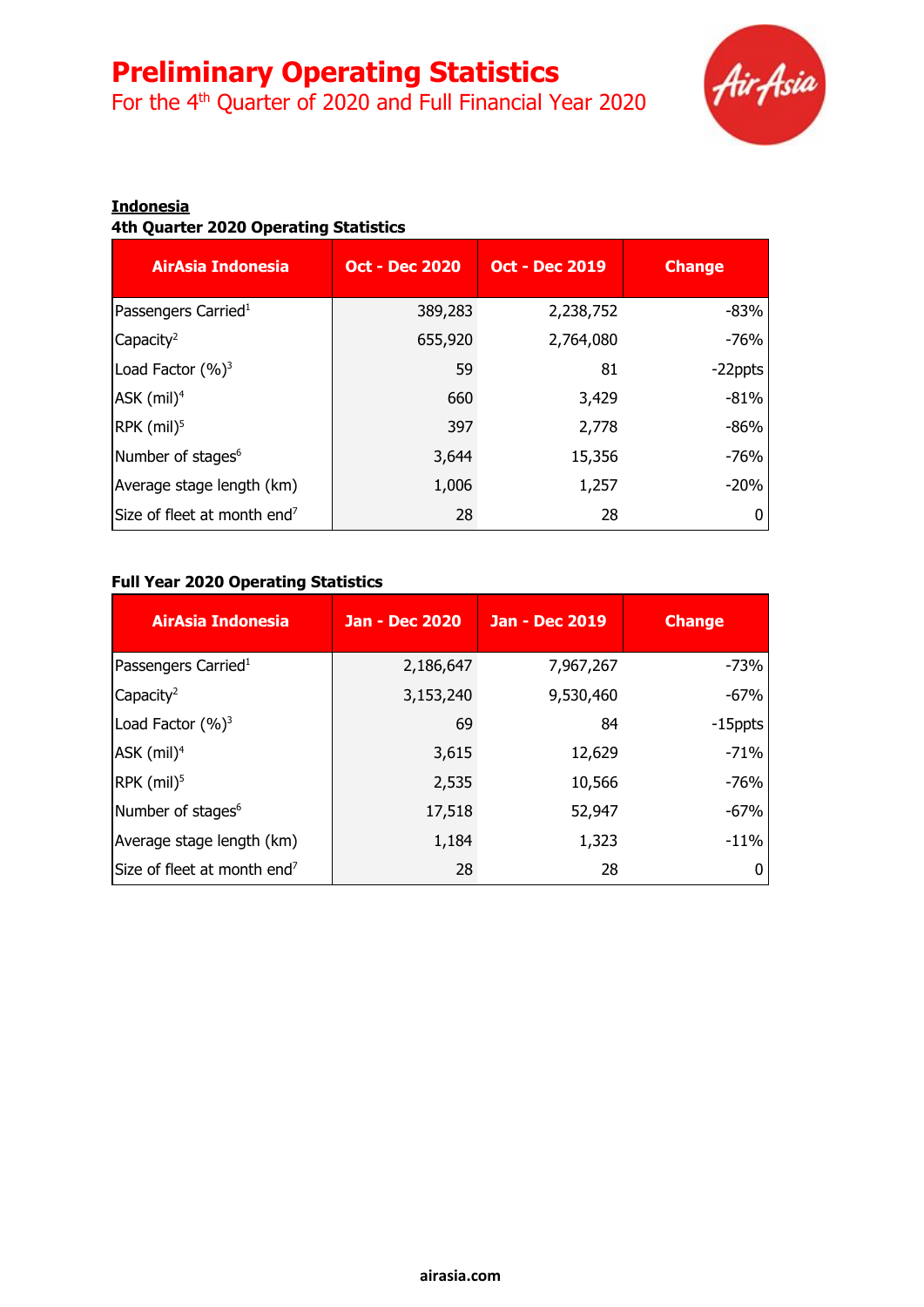For the 4<sup>th</sup> Quarter of 2020 and Full Financial Year 2020



#### **Philippines 4th Quarter 2020 Operating Statistics**

| <b>AirAsia Philippines</b>              | <b>Oct - Dec 2020</b> | <b>Oct - Dec 2019</b> | <b>Change</b> |
|-----------------------------------------|-----------------------|-----------------------|---------------|
| Passengers Carried <sup>1</sup>         | 117,948               | 2,245,583             | $-95%$        |
| Capacity <sup>2</sup>                   | 184,500               | 2,648,700             | $-93%$        |
| Load Factor $(\%)^3$                    | 64                    | 85                    | -21ppts       |
| $ASK$ (mil) <sup>4</sup>                | 133                   | 2,956                 | $-96%$        |
| $RPK$ (mil) <sup>5</sup>                | 85                    | 2,467                 | $-97%$        |
| Number of stages <sup>6</sup>           | 1,025                 | 14,715                | $-93%$        |
| Average stage length (km)               | 720                   | 1,116                 | $-36%$        |
| Size of fleet at month end <sup>7</sup> | 24                    | 24                    |               |

#### **Full Year 2020 Operating Statistics**

| <b>AirAsia Philippines</b>              | <b>Jan - Dec 2020</b> | <b>Jan - Dec 2019</b> | <b>Change</b> |
|-----------------------------------------|-----------------------|-----------------------|---------------|
| Passengers Carried <sup>1</sup>         | 2,006,465             | 8,553,305             | $-77%$        |
| Capacity <sup>2</sup>                   | 2,493,360             | 9,720,720             | -74%          |
| Load Factor $(\%)^3$                    | 80                    | 88                    | -8ppts        |
| ASK $(mil)^4$                           | 2,526                 | 11,286                | $-78%$        |
| RPK $(mil)^5$                           | 2,051                 | 9,761                 | $-79%$        |
| Number of stages <sup>6</sup>           | 13,852                | 54,004                | -74%          |
| Average stage length (km)               | 1,013                 | 1,161                 | $-13%$        |
| Size of fleet at month end <sup>7</sup> | 24                    | 24                    | 0             |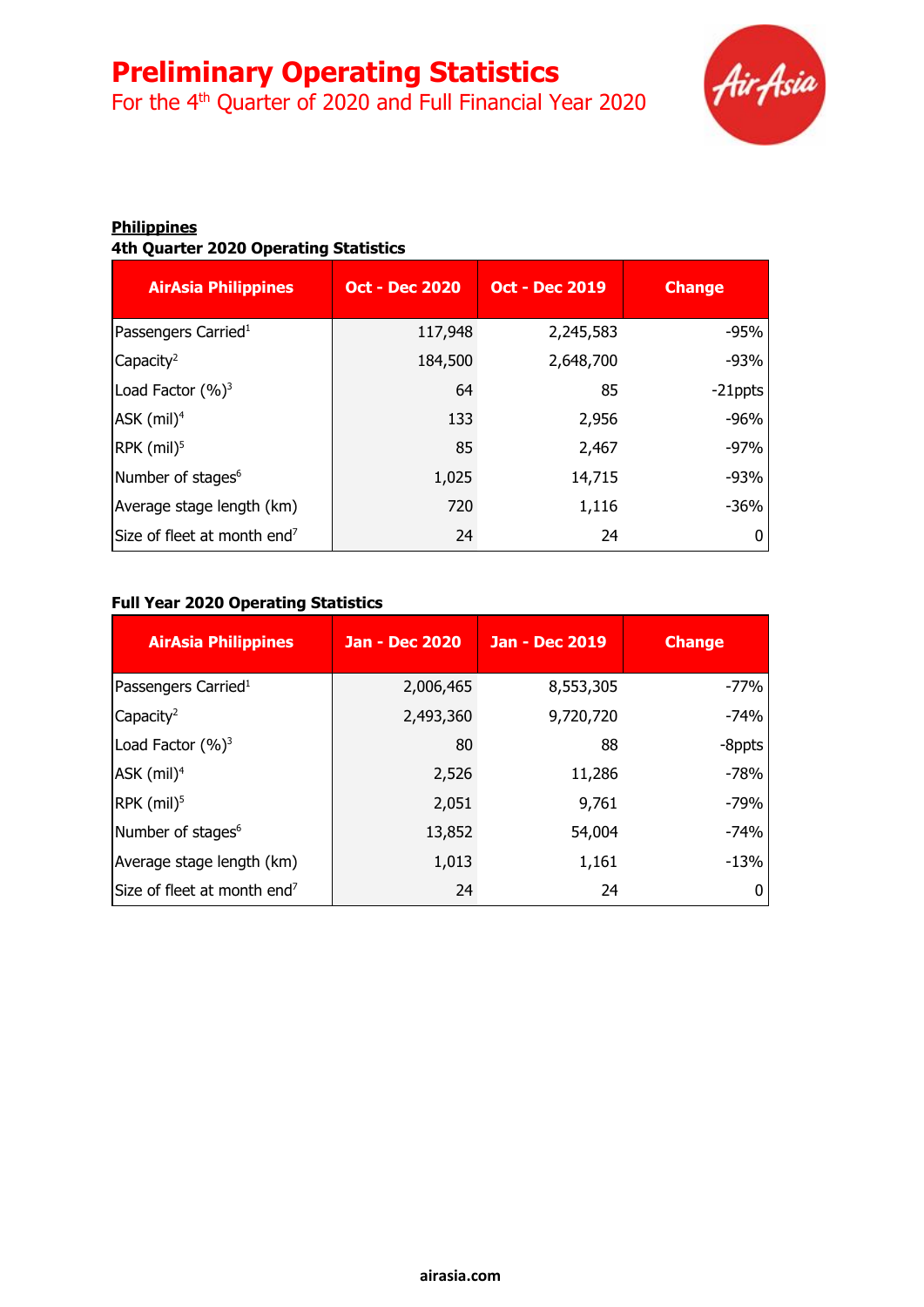For the 4<sup>th</sup> Quarter of 2020 and Full Financial Year 2020



#### **Thailand**

### **4th Quarter 2020 Operating Statistics**

| <b>AirAsia Thailand</b>                 | <b>Oct - Dec 2020</b> | <b>Oct - Dec 2019</b> | <b>Change</b> |
|-----------------------------------------|-----------------------|-----------------------|---------------|
| Passengers Carried <sup>1</sup>         | 2,812,297             | 5,424,283             | $-48%$        |
| Capacity <sup>2</sup>                   | 3,819,618             | 6,272,148             | $-39%$        |
| Load Factor $(\%)^3$                    | 74                    | 86                    | -12ppts       |
| $ASK$ (mil) <sup>4</sup>                | 3,158                 | 6,398                 | $-51%$        |
| $RPK$ (mil) <sup>5</sup>                | 2,368                 | 5,433                 | $-56%$        |
| Number of stages <sup>6</sup>           | 21,153                | 34,743                | $-39%$        |
| Average stage length (km)               | 820                   | 1,020                 | $-20%$        |
| Size of fleet at month end <sup>7</sup> | 62                    | 63                    | -1            |

### **Full Year 2020 Operating Statistics**

| <b>AirAsia Thailand</b>                 | <b>Jan - Dec 2020</b> | Jan - Dec 2019 | <b>Change</b> |
|-----------------------------------------|-----------------------|----------------|---------------|
| Passengers Carried <sup>1</sup>         | 9,491,524             | 22,149,474     | $-57%$        |
| Capacity <sup>2</sup>                   | 12,642,966            | 26,078,790     | $-52%$        |
| Load Factor $(\%)^3$                    | 75                    | 85             | $-10$ ppts    |
| $ASK$ (mil) <sup>4</sup>                | 10,174                | 26,940         | $-62%$        |
| $RPK$ (mil) <sup>5</sup>                | 7,735                 | 22,670         | -66%          |
| Number of stages <sup>6</sup>           | 69,368                | 144,421        | -52%          |
| Average stage length (km)               | 804                   | 1,033          | $-22%$        |
| Size of fleet at month end <sup>7</sup> | 62                    | 63             | -1            |